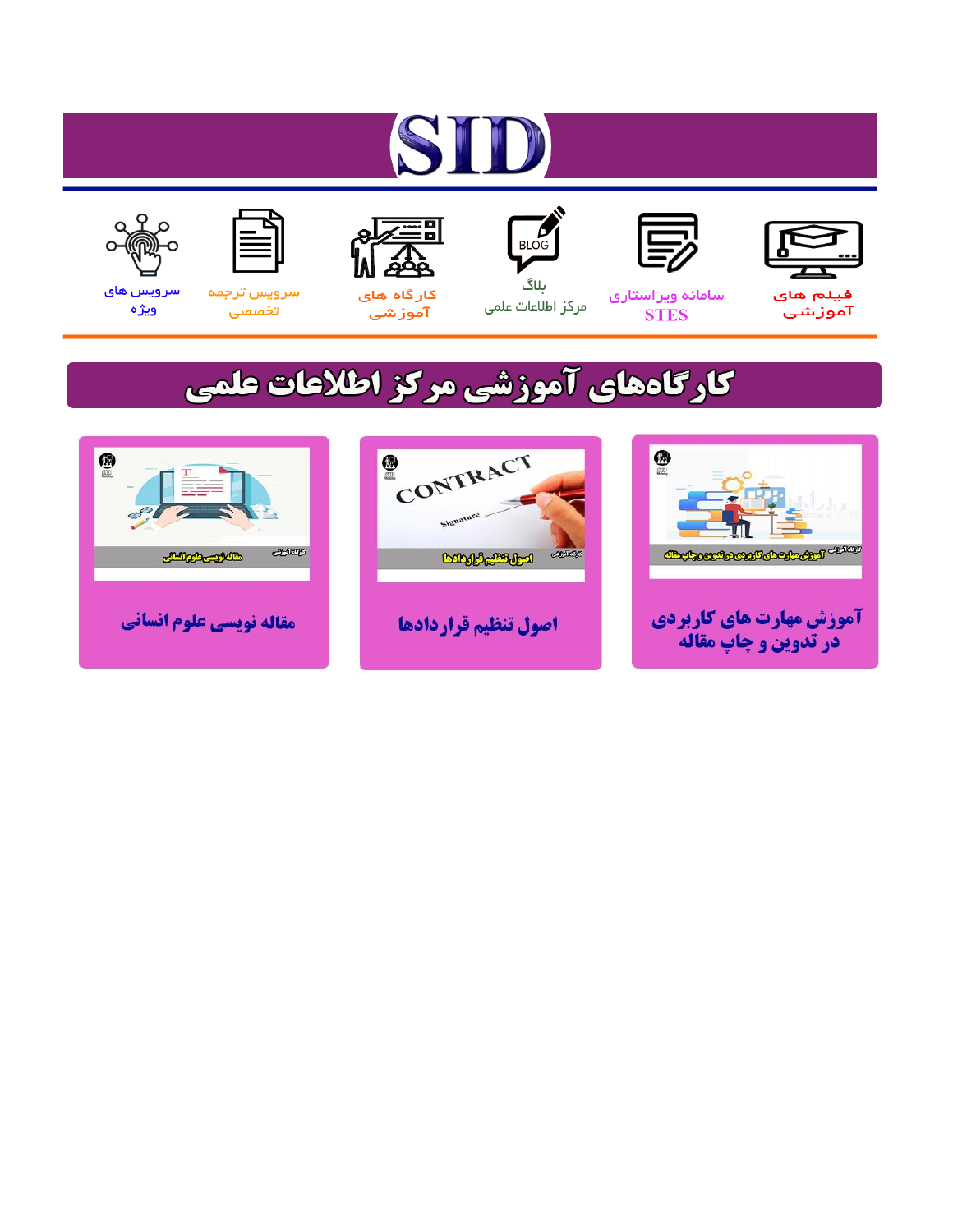#### **Science objectives and application of ASTER data**

Hamid Tavakkoli Ghale Taki, graduate of geology. Esfahan Payam-e-Noor University [\(hamidt2020@yahoo.com\)](mailto:hamidt2020@yahoo.com)

#### Abstract

ASTER is one of the five state of the art instrument sensor systems on-board Terra a satellite launched in December 1999. It was built by a consortium of Japanese government, industry, and research groups. ASTER monitors cloud cover, glaciers, land temperature, land use, natural disasters, sea ice, snow cover and vegetation patterns at a spatial resolution of 90 to 15 meters. The multispectral images obtained from this sensor have 14 different colors, which allow scientists to interpret wavelengths that cannot be seen by the human eye, such as near infrared, short wave infrared and thermal infrared.

**Keywords:** ASTER instrument, Terra satellite.

#### **Introduction**

The Ministry of International Trading and Industry (MITI) launched a Japanese Earth Resource Satellite (JERS-1) in 1992, its primary purpose, to investigate Earth resources. JERS-1 users of geology and resource remote sensing have since then requested MITI to develop more advanced sensors than those of JERS-1 in order to obtain more detailed geological data and to understand phenomena such as volcanic activities which would significantly impact the global environment. Responding to their desire MITI developed ASTER. ASTER is the Advanced Spaceborne Thermal Emission and Reflection Radiometer, a multi-spectral sensor onboard one of NASA's Earth Observing System satellites, Terra, which was launched in 1999. ASTER sensors measure reflected and emitted electromagnetic radiation from Earth's surface and atmosphere in 14 channels (or bands). There are three groups of channels: three recording visible and near infrared radiation (VNIR), at a spatial resolution of 15m; six recording portions of shortwave infrared radiation (SWIR) at a spatial resolution of 30m; and five recording thermal infrared radiation (TIR) at a resolution of 90m. The higher spectral resolution of ASTER (compared to Landsat, for example - Fig.1) especially in the shortwave infrared region of the electromagnetic spectrum makes it possible to identify minerals and mineral groups such as clays, carbonates, silica, iron-oxides and other silicates. An additional backward-looking band in the VNIR makes it possible to construct digital elevation models from bands 3 and 3b. ASTER swath width is 60km (each scene is 60 x 60km) which makes it useful for regional mapping. There are a few things to note when using ASTER imagery for regional mineralogical mapping. Firstly, cloud cover, vegetation and atmospheric effects can severely mask or alter surface signals. Secondly, bands and band ratios do not indicate the occurrence of a mineral with absolute certainty or with any idea of quantity, so ground truthing and setting appropriate thresholds is essential. Thirdly, every terrain is different, so ratios which work in some areas for a particular mineral or assemblage may not show the same thing elsewhere. As a result of these factors, it is important not to look at ASTER images in isolation from other data. If possible, datasets such as geology and structural maps, geochemistry, PIMA analyses (ground truthing), radiometrics, and any other available data should be used in conjunction with ASTER for best results.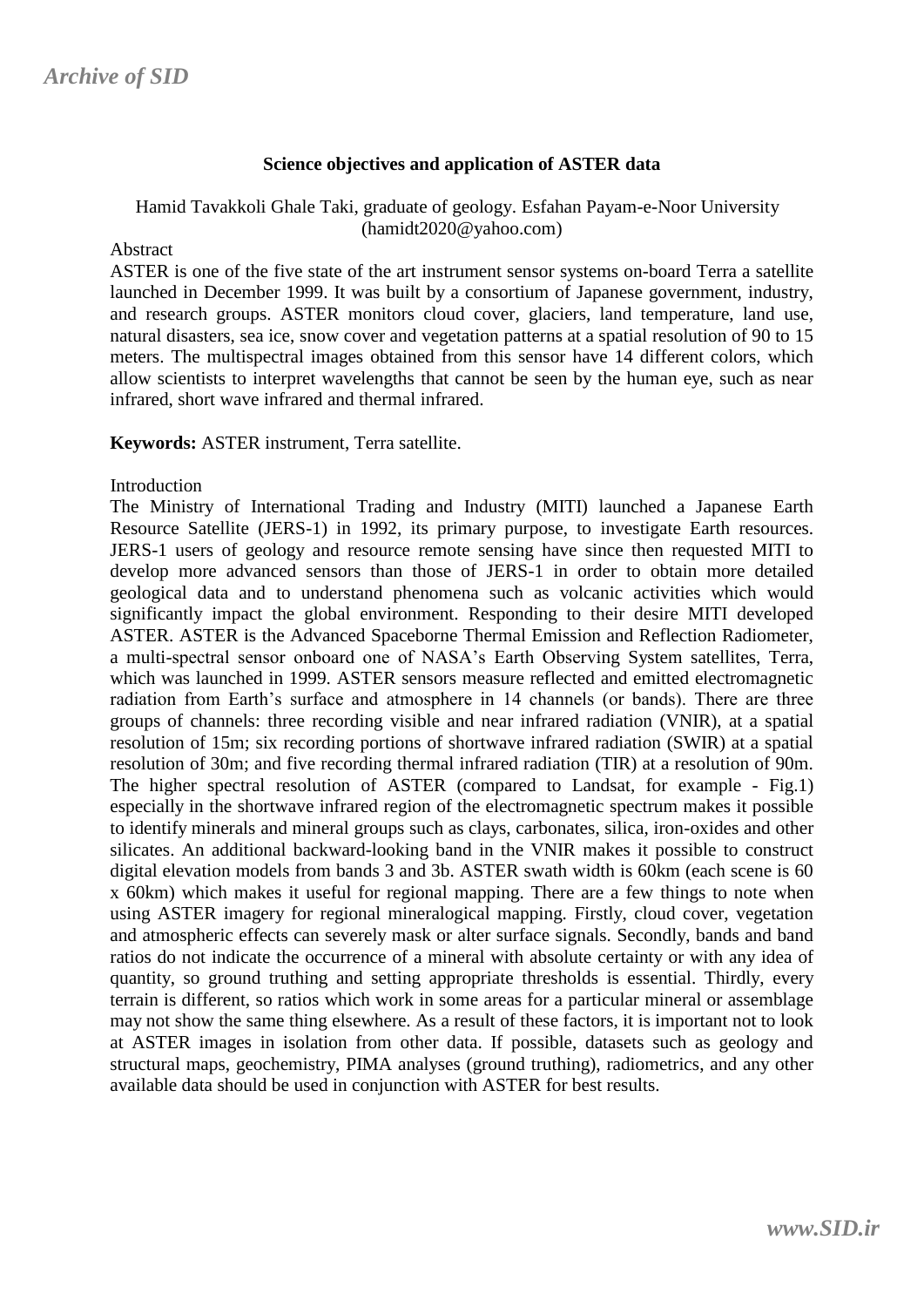

Figure 1. Distribution of ASTER and Landsat channels with respect to the electromagnetic spectrum.

Discussion

ASTER data has the following characteristics.

• High spatial resolution

• Wide spectral range of visible, near IR, short wave IR and thermal IR

• Stereo view in the same orbit Researches taking advantages of these characteristics are planned. Terra also has other sensors namely MODIS, MISR, CERES, and MOPITT which have different features from ASTER (Fig.2). Combination of ASTER data and data from other sensors can provide better atmospheric correction and vicarious calibration. The multiple payloads on Terra also enable observations that were not possible with only one sensor.



Figure 2. Terra and its five climate-monitoring sensors.

Spectral separation capability is one of the most important features of ASTER instrument. The central wavelength and width of each band was carefully selected to meet the scientific requirements, especially for SWIR and TIR bands. Figure 3 shows the measured values of the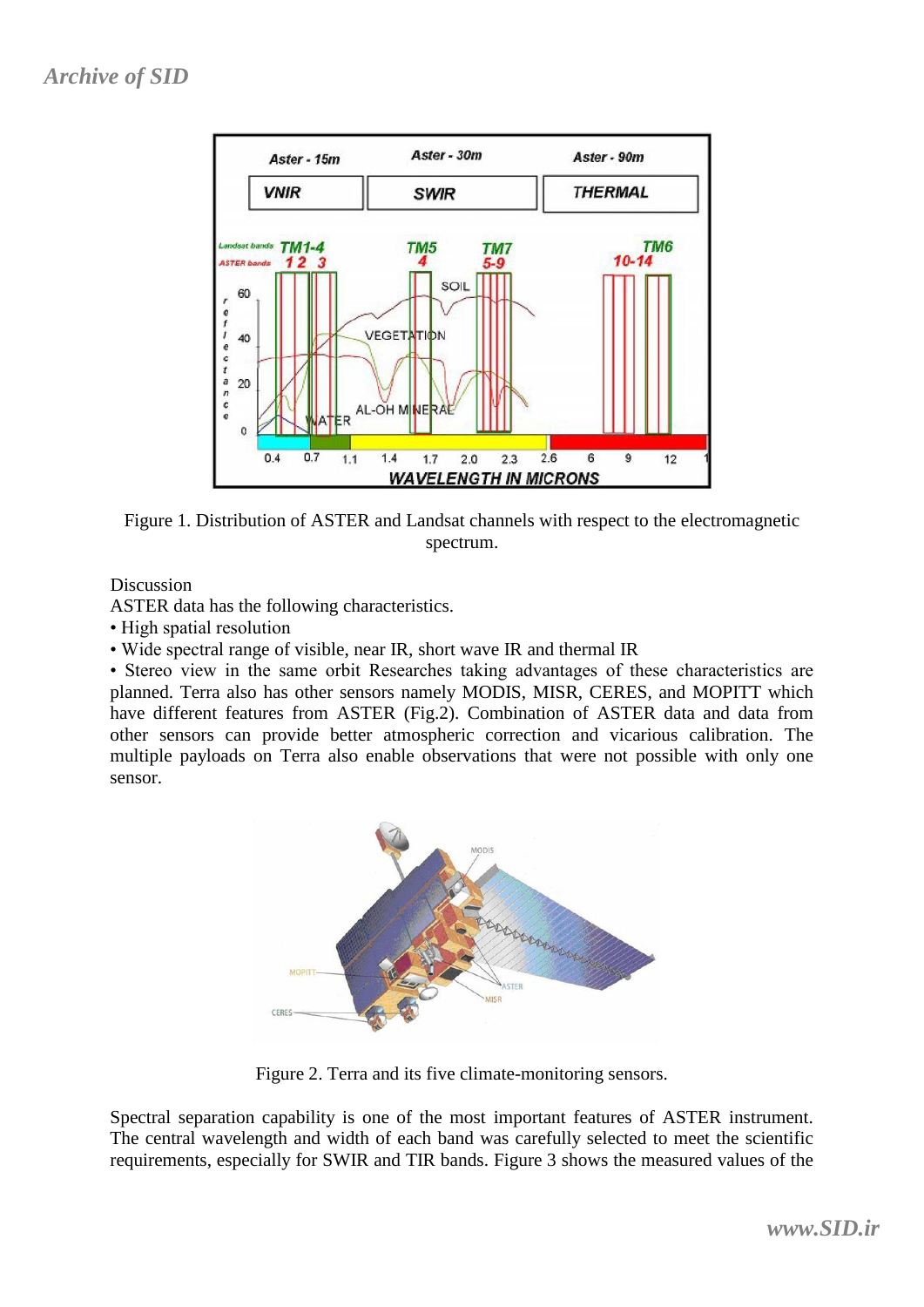central wavelength, the momentum center and the band width together with the specification. It should be noted that the difference between the central wavelength and the momentum centers is very small.



Figure 3. spectral response profiles.

The purpose of the ASTER Project is to make contributions to extend the understanding of local and regional phenomena on the Earth surface and its atmosphere. The goals are as follows.

1. To promote research of geological phenomena of tectonic surfaces and geological history through detailed mapping of the Earth topography and geological formation. (This goal includes contributions to applied researches of remote sensing.)

2. To understand distribution and changes of vegetation.

3. To further understand interactions between the Earth surface and atmosphere by surface temperature mapping.

4. To evaluate impact of volcanic gas emission to the atmosphere through monitoring of volcanic activities.

5. To contribute understanding of aerosol characteristics in the atmosphere and of cloud classification.

6. To contribute understanding of roles the coral reefs play in the carbon cycle through coral classification and global distribution mapping of corals.

Sample proposed researches applying ASTER data are as follows.

1) Land area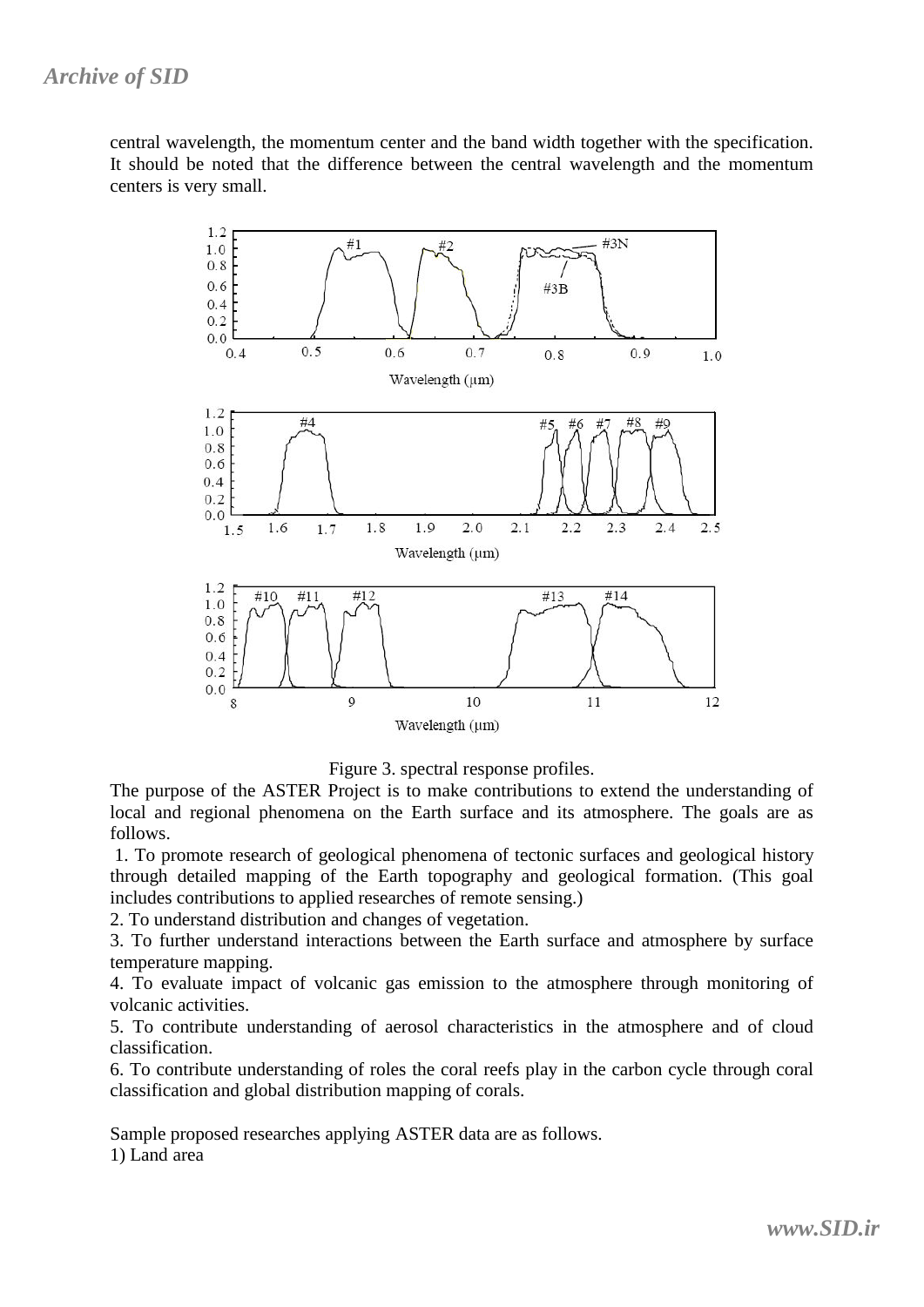### *Archive of SID*

- Monitoring of active volcanoes and observation of eruptions
- Monitoring of coastal erosion and sedimentation of the U. S. Atlantic and the Gulf coasts
- Geological study of African Graben, Southern Mexico, and the Andes
- Monitoring of vegetation in tropical rain forests
- Monitoring of swamps
- Estimation of energy flux on land surface
- Generation of digital elevation model (DEM) for topography of the South Eastern Asia
- 2) Sea and limnetic areas
- Mapping and establishing coral reef database of Western Pacific
- Monitoring of turbidity and aquatic vegetation
- Sea surface temperature analysis of coastal areas

3) Snow and ice

- Monitoring of glacier movement in Antarctic coast
- Analysis of paleoclimate by glacier observation in the Central Asia
- Analysis of sea ice distribution, albedo and temperature of iceberg
- 4) Atmosphere
- Cloud classification
- Monitoring of cloud and ice in polar regions

Summary

The ASTER instrument, provided by Japan's Ministry of International Trade and Industry and built by NEC, Mitsubishi Electronics Company and Fujitsu, Ltd., will measure cloud properties, vegetation index, surface mineralogy, soil properties, surface temperature, and surface topography for selected regions of the Earth. Hundreds of scientists from the U.S. and abroad are prepared to take full advantage of Terra observations to address key scientific issues and their environmental policy impacts.

References

*1-ASTER user's guide. (2005). part 1, Version 3.1. [Online].http://www.science.aster.ersdac.or.jp/en/documnts/users\_guide/index.html. [10.27.200*8*]. 2-Abrams, M. Hook, S. ASTER User Handbook Version 2, Jet Propulsion Laboratory. [Online].http://asterweb.jpl.nasa.gov/content/03\_data/04\_Documents/*

*aster\_user\_guide\_v2.pdf. [10.27.2008].*